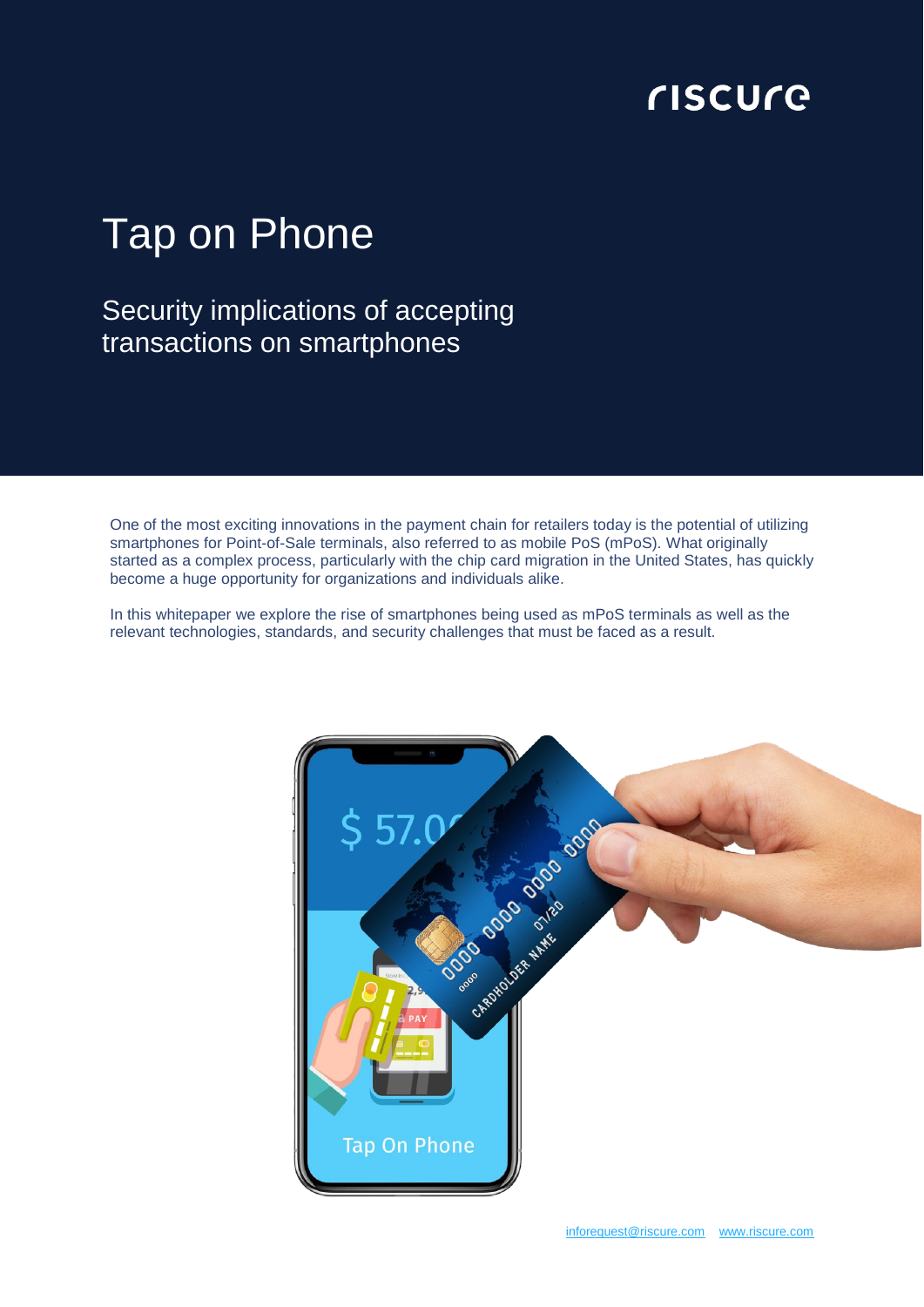## **Introduction**

The financial sector is rapidly adopting new technologies, both increasing market access and revolutionizing consumer options. A big development in the past few years is the ability for customers to use their smartphone for payments on Point-of-Sale (PoS) terminals, providing convenience and ease-of-use.

The next evolution of this type of technology is proving to be the use of Commercial Off-The-Shelf (COTS) smartphones, where a merchant's smartphone accepts payment directly from the card, completely eliminating the need of a PoS device and further increasing flexibility for customers and businesses.

These off-the-shelf devices have already upended the industry, giving consumers a new way of making payments and giving merchants an easy way to meet demand. With the prospect of saving money and increasing customer satisfaction on the line, the next question for businesses is: how to keep this smartphone technology secure?

#### **How COTS Smartphone Payments Work**

Using smartphones to perform payments is nothing new. Host Card Emulation technology, the ability for phones to perform a payment transaction on an approved PoS device, has been around for years, proving successful for both merchants and customers. What *has* changed over the years, however, is the type of solutions available, in order to accept these payments.

There are three new types of solutions in which smartphones can be used for payments:

 Software-based PIN entry on COTS Tap-on-Phone Tap-on-Phone with PIN entryTap-on-Phone Software-based **PIN entry on COTS** \$12,99  $* * *$ **Wearable POS Terminal POS Terminal**  $S<sub>1</sub>$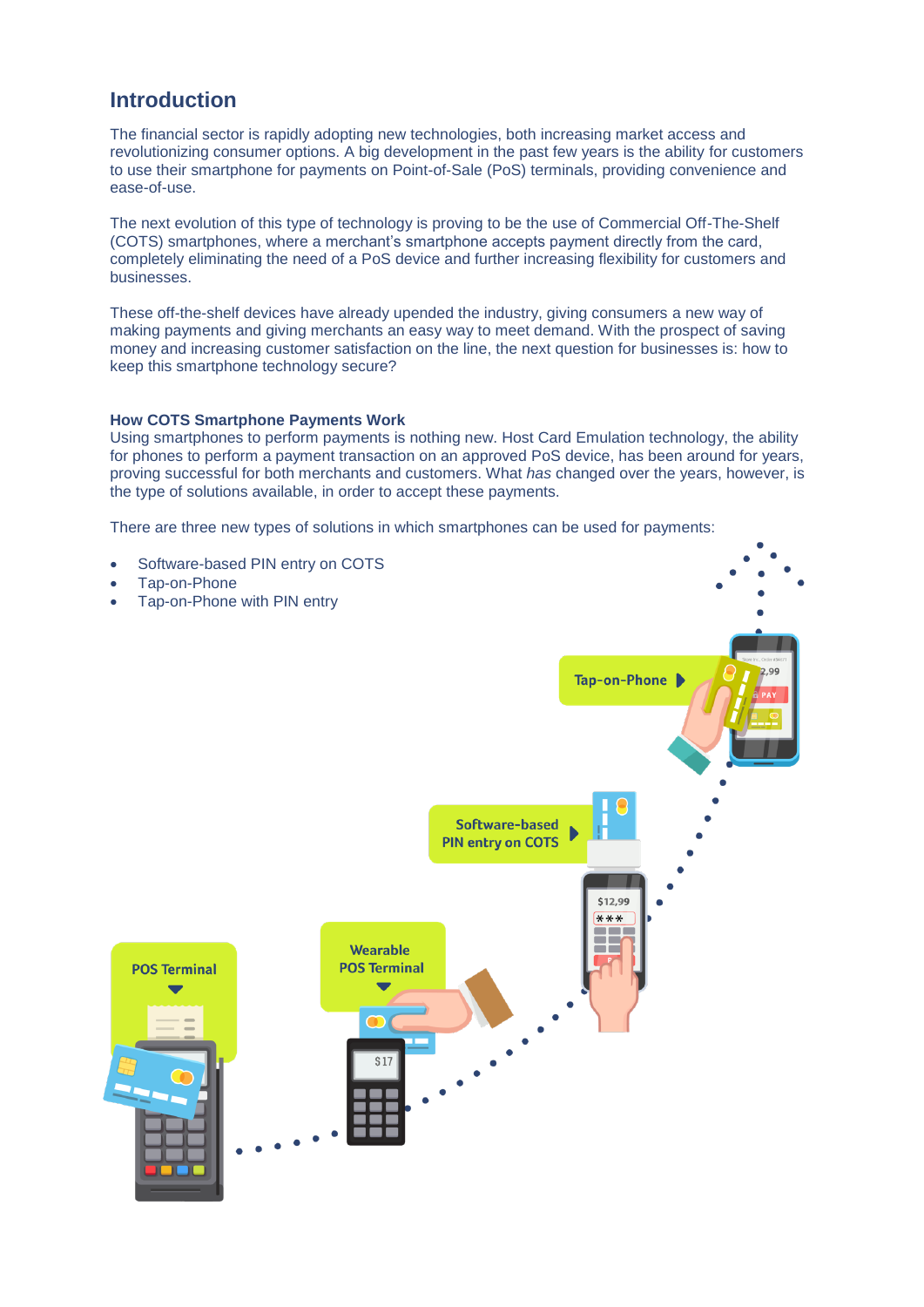#### **Software-based PIN entry on COTS (SPoC)**

With this technology, an external dongle is the main component. connected to the COTS smartphone over Bluetooth or USB. The external dongle acts as a secure card reader with the ability to encrypt the PIN and communicate it securely to the backend for PIN verification. This design is covered by the PCI Softwarebased PIN entry on COTS (SPoC<sup>1</sup> ) program (Payment Card Industry (PCI SSC), 2018).

The Secure Card Reader is an independent hardware module that ensures unprotected card data is never accessible by the COTS smartphone. However, the COTS smartphone does process the PIN, which can lead to new security challenges.

#### **Tap-on-Phone**

A further simplified revision removes the need for the external dongle: Tap-on-Phone solutions. This architecture takes advantage of the Near Field Communication (technology that allows devices to exchange information simply by placing them

next to one another) interface available on most modern COTS smartphones and accepts contactless payments without the need for a card reader.

This solution is highly beneficial for those supporting low value transactions, below the applicable Cardholder Verification Method limit, as it does not require a PIN to be entered. Note that this limit differs per country, but typically varies between €25 and €50 in most European countries to \$100 (AUD) in Australia and £30 in the United Kingdom.

The main benefit of such solutions results from the simplified design, the departure from PIN entry requirements and consequent needs to secure PIN data. However, this also introduces the disadvantage that only low-value transactions can be accepted.

#### **Tap-on-Phone with PIN entry**

 $\overline{a}$ 

The last technology combines the PIN entry security with the Tap-on-Phone contactless ability. This architecture brings together the benefits from both as it enables contactless payments above the CVM limit to be accepted without the need for an external dongle. However, the security needs for such type of solutions are also most challenging.



*<sup>1</sup> During the security requirement definition phase by PCI for SPoC, Riscure contributed as a thought leader and mobile security expert.*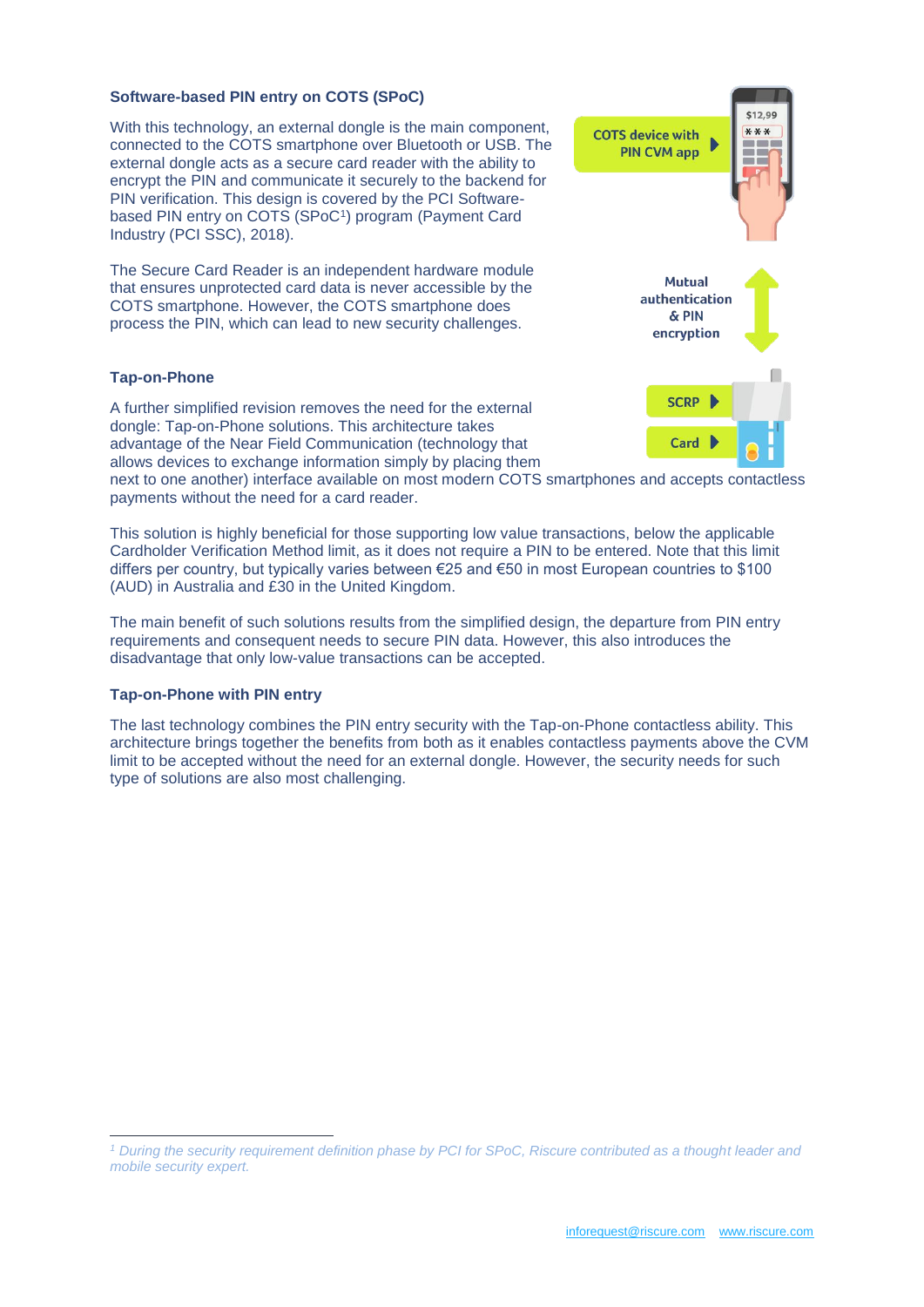#### **Benefits of Smartphones for Accepting Payments**

Although security may be a big concern, the advantages of utilizing COTS smartphones for accepting payments far outweigh the negatives. Some of the benefits include:

Convenience for the merchant

• The biggest advantage of accepting mobile payments on smartphones is the convenience for consumers and merchants. By using smartphones businesses not only speed up the entire checkout process, such solutions are also more flexible and easier to update.

Integration of loyalty programs

Smartphone based mPoS solutions provide a much easier way to integrate loyalty and reward programs. This gives merchants an easy way to offer rewards points and coupons to customers during each transaction that they make.

Reduces expenses

• Acceptance devices based on COTS smartphone technology are considered lower cost compared to traditional PoS devices, making them more affordable for micro- and smaller merchants.

Access to data

 $\overline{a}$ 

● Another benefit of Tap-on-Phone technology is that it provides valuable customer data, such as how often they shop at the store, how much they spend, etc. in which merchants can take immediate action. All of this information can be used in marketing strategies, including targeting customers based on shopping patterns and demands.

## **Security Concerns with mPoS Technology**

Although mPoS technology has great potential, security is crucial for its commercial success. Insecure technologies can not only compromise systems, but they can also damage consumers' trust and destroy companies' reputations.

While traditional PoS terminals are dedicated devices, designed and built to accept and process transactions according to necessary security requirements $^2$ , securing COTS smartphones becomes more difficult as they are not typically created with security as their main purpose nor do they consider the applicable security requirements. As mPoS becomes more mainstream, it is vital for solution developers and other stakeholders to recognize the security challenges associated with it in order to choose the correct solution(s) to mitigate these risks and develop sufficiently secure solutions.

#### **Security threats for existing NFC Technology**

Contactless payment through NFC-enabled payment cards and terminals has become increasingly common in the past years, with adoption rates in many countries of 50% and above in 2017 and 2018 for all card-based payments [4].

*<sup>2</sup> Widely recognized standards are for example the PCI PTS requirements and certification of traditional PoS terminals.*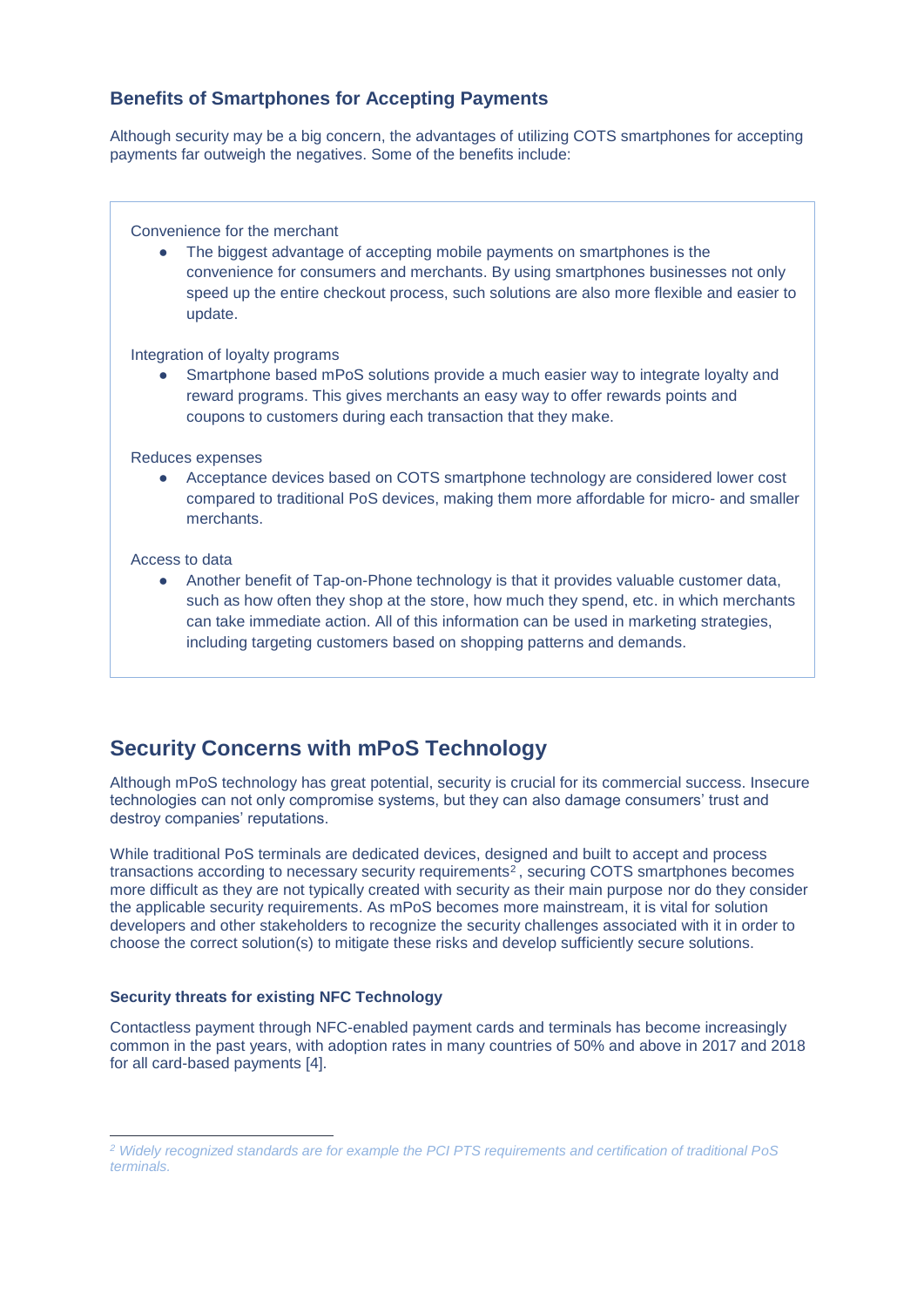Despite the convenience and ease-of-use, there are still security threats on the NFC technology embedded in such contactless payment cards. Several security research publications are available describing amongst others:

- **Skimming** 
	- o Credit card data is captured by a portable NFC reader, which could later be used to facilitate fraudulent payment transactions.
- Relay attacks
	- $\circ$  Real credit card information is intercepted during communication and is forwarded to a 'dummy credit card' which connects with a legitimate terminal performing the transaction.
- Unauthorized transactions
	- $\circ$  Transactions are initiated without the cardholder being aware as a result of the contactless nature.

The relevance of the NFC related threats mentioned above, is that they also manifest within Tap-on-Phone solutions. This means that part of the security threats related to Tap-on-Phone, are not new as they are inherent to the NFC technology embedded in payment cards. However, the scale and feasibility of such attacks can change (increase) due to the adoption of Tap-on-Phone technology.

#### **Security Threats for Tap-on-Phone Solutions**

The threat model for Tap-on-Phone solutions is extended from traditional mobile payment solutions that use mobile wallets. When the merchant is considered malicious, additional attack vectors become possible due to physical access to the COTS smartphone. Undetectable modifications can be performed to the device, aiding the installation of malware. Main threats considered relevant for Tapon-Phone solutions include:

- **Fake Payments**
- ٠ Unauthorized transactions
- **Refund attacks**
- Collect card data
- **Block merchant account**
- **Relay attacks**

#### *Fake payment*

In this scenario, transactions from certain cards, or users, are intentionally ignored by the Tap-on-Phone solution. The Tap-on-Phone application will show normal behaviour but refrain from processing the transaction(s) as the transaction is never communicated to the backend. To the merchant, this will look like shoplifting, as it will not leave any trace in the system.

#### *Unauthorized (unintentional) transactions*

While the credit card is in proximity of the Tap-on-Phone solution, additional transactions are executed next to the legitimate transaction. These unauthorized transactions can be processed directly or later, essentially 'cloning' the card for a limited period of time.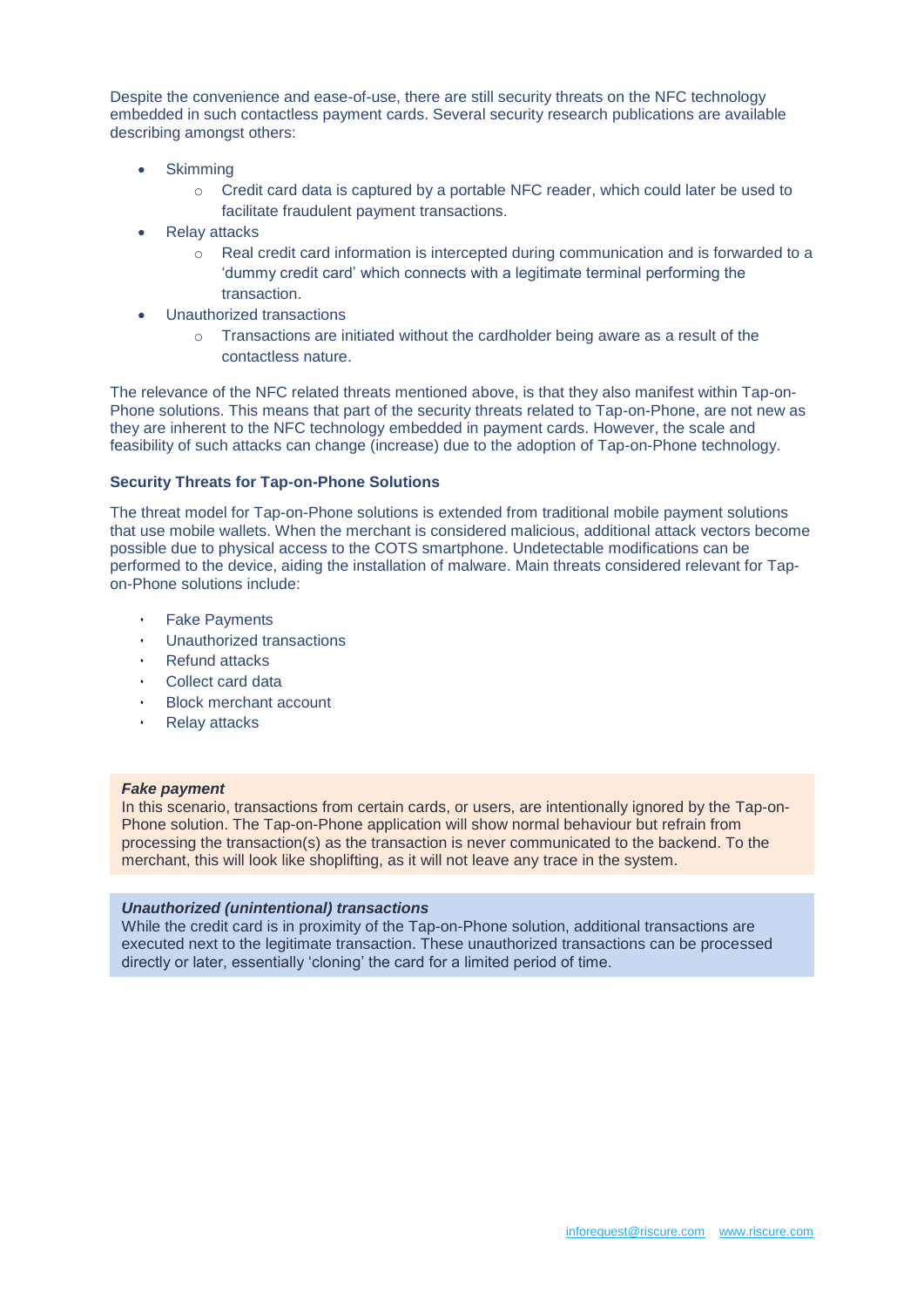#### *Refund attack*

An attacker with control of the Tap-on-Phone application can generate refund transactions. This can be exploited when acquiring goods at the merchants and then generating a refund remotely.

#### *Collect card data*

Data transmitted over the NFC interface between the card and the mobile handset can be intercepted by malware on the phone. This data includes the PAN, expiry data, service code and discretionary data. Such data facilitates attackers to perform Card Not Present Fraud (CNPF). While the CVV/CVC cannot be recovered by the handset, this data could easily be obtained by visual inspection.

#### *Block merchant account*

An attacker in control of a Tap-on-Phone solution can generate several fake payments, change transactions amounts and perform additional transactions, such that the merchant account is detected as malicious by the backend. As a result, the merchant account can be blocked. Although the attacker does not profit directly from this attack, the ability of the merchant to do business is affected and their reputation can be damaged.

#### *Relay attacks*

In relay attacks, a compromised Tap-on-Phone solution is used to relay messages between a legitimate mPoS terminal and a customer through a 'mule' present at the legitimate mPoS terminal, which can lead to several attacks. The most likely scenario is where a legitimate cardholder is unknowingly paying for the transaction performed by the 'mule'. The payment in the compromised Tap-on-Phone and non-compromised mPoS needs to happen at the same time to account for the unpredictable number provided by the uncompromised PoS.

Security threats are an issue regardless of the type of technology used, but it is vital that the benefits outweigh the risks for both consumers and merchants. As Tap-on-Phone solutions are just being introduced to the market, the security of such solutions is prone to develop further in the time to come as security standards, security technologies but also attacker capabilities evolve.

### **Current Security Standards**

Although this new technology faces security challenges, there are already best practices available to ensure businesses and customers stay safe.

Responding to the growing popularity of Tap-on-Phone solutions, the Payments Card Industry Security Standards Council (PCI SSC) has developed standards that address concerns from across industries regarding both software-based PIN entry and contactless solutions, both on merchants' COTS devices. [5] [6] These requirements cover solutions that require external SCRP dongles approved by PCI. The documentation consists of six modules, which address different aspects of mPoS acceptance such as CVM method, remote attestation, back-end systems, and the external card reader.

Both Visa and MasterCard have also recently released their own security standards. Visa published their Tap-to-Phone security requirements [10] in 2018 in order to manage the risks associated with payment acceptance on COTS devices. The program is mandatory and Visa lists functional and security requirements for both the mobile application and the supporting NFC hardware.

The security requirements address various topics for the Tap-on-Phone solution, including cryptography, secure storage of the keys, replay resistance, and protection of the application against unauthorized modifications. The security requirements also specify security features protecting the mobile application that have to be implemented and evaluated, such as anti-rooting and antitampering, code obfuscation, and attestation. As of October 2018, Visa has introduced the option for solution developers to include PIN Capture in the Tap-on-Phone solution.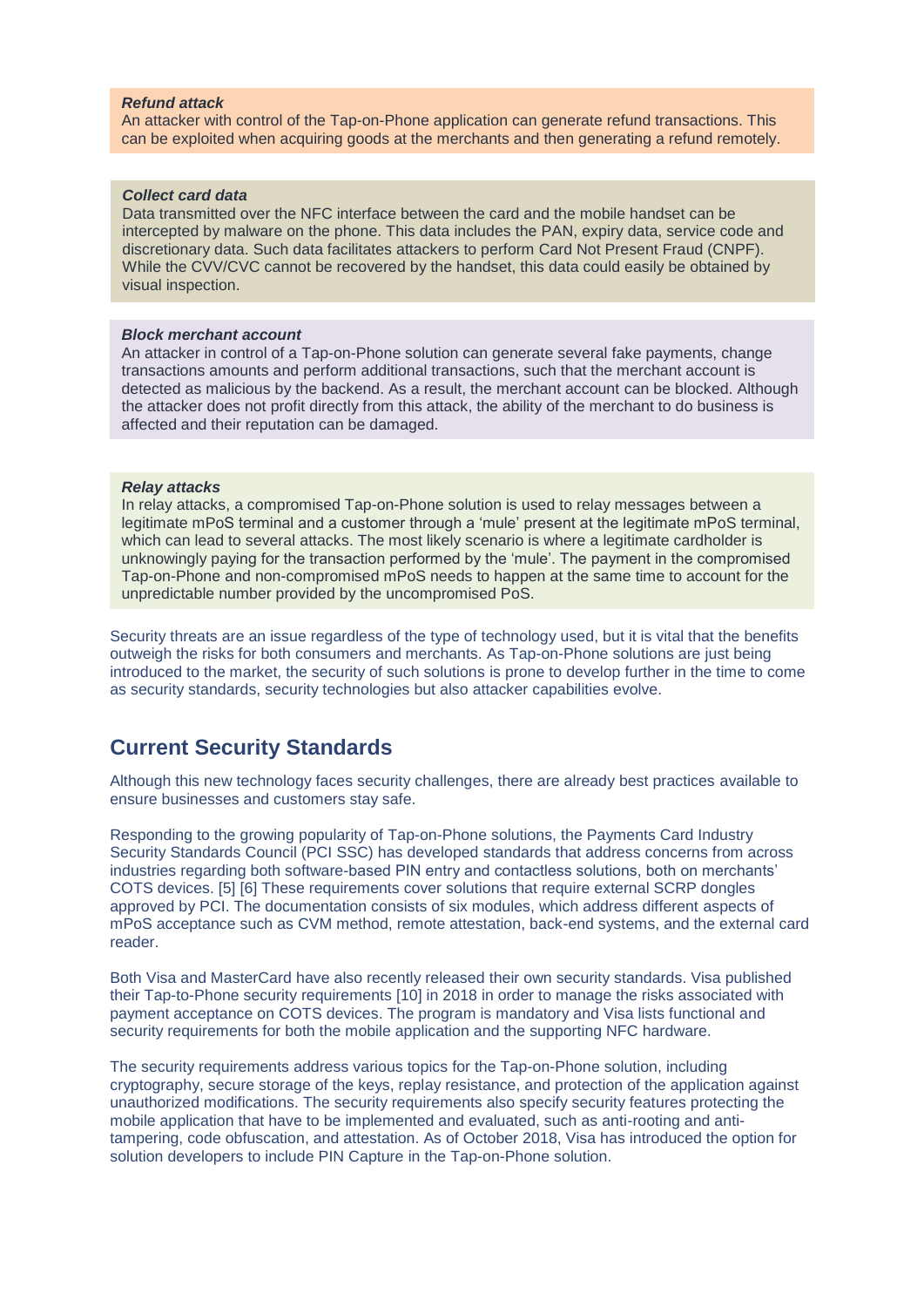Mastercard has developed a similar guide for enabling acceptance on mobile COTS devices [1][2][3]. Like Visa, Mastercard provides security requirements for Tap-on-Phone solutions, with the main difference being that Mastercard, at the moment of writing this whitepaper, does not support PIN entry for Tap-on-Phone solutions.

## **Securing Tap-on-Phone Solutions**

Properly securing a Tap-on-Phone solution is not a straightforward task and requires a good understanding of PoS technology and mobile security technology. For Tap-on-Phone solutions providers, this means staying educated on the most updated options and utilizing outside security providers if necessary. Some current options for Tap-on-Phone security solutions include:

- Software-based security countermeasures
- **•** Trusted Execution Environment
- **•** Secure Element

#### **Software-based security countermeasures**

Even on an open platform like Android, where untrusted apps can be loaded and the operating system can be rooted, it is possible to protect applications against eavesdropping or manipulation by Malware. Several security mechanisms are available, often complementary to each other. Layered security relying on multiple countermeasures can significantly increase the effort and skills required by an attacker to develop a successful attack. Examples of these security mechanisms include:

- Anti-analysis
- **•** Anti-rooting
- Anti-instrumentation
- Anti-cloning
- Anti-key-recovery

These security mechanisms are described in more detail in our whitepaper on Cloud-Based Payment app security [8].

The main advantages of such software-based security countermeasures include that the same solution is applicable to a large number of devices as there is no dependency on the underlying platform and smartphone vendor. Secondly, the developer has full control over the update process of the solution.

#### **Trusted Execution Environment**

Most modern smartphones are equipped with a so-called Trusted Execution Environment (TEE), which is part of the smartphone platform and essentially offers hardware support for software security. The TEE is an isolated execution environment to the Android environment and hosts isolated Trusted Applications.

A well-known example of this type of environment is a feature on smartphones that locks down the touchscreen at the moment the user enters his PIN code. This prevents attackers having root access in Android from eavesdropping and is relevant for Tap-on-Phone solution developers aiming to integrate PIN entry for higher value transactions.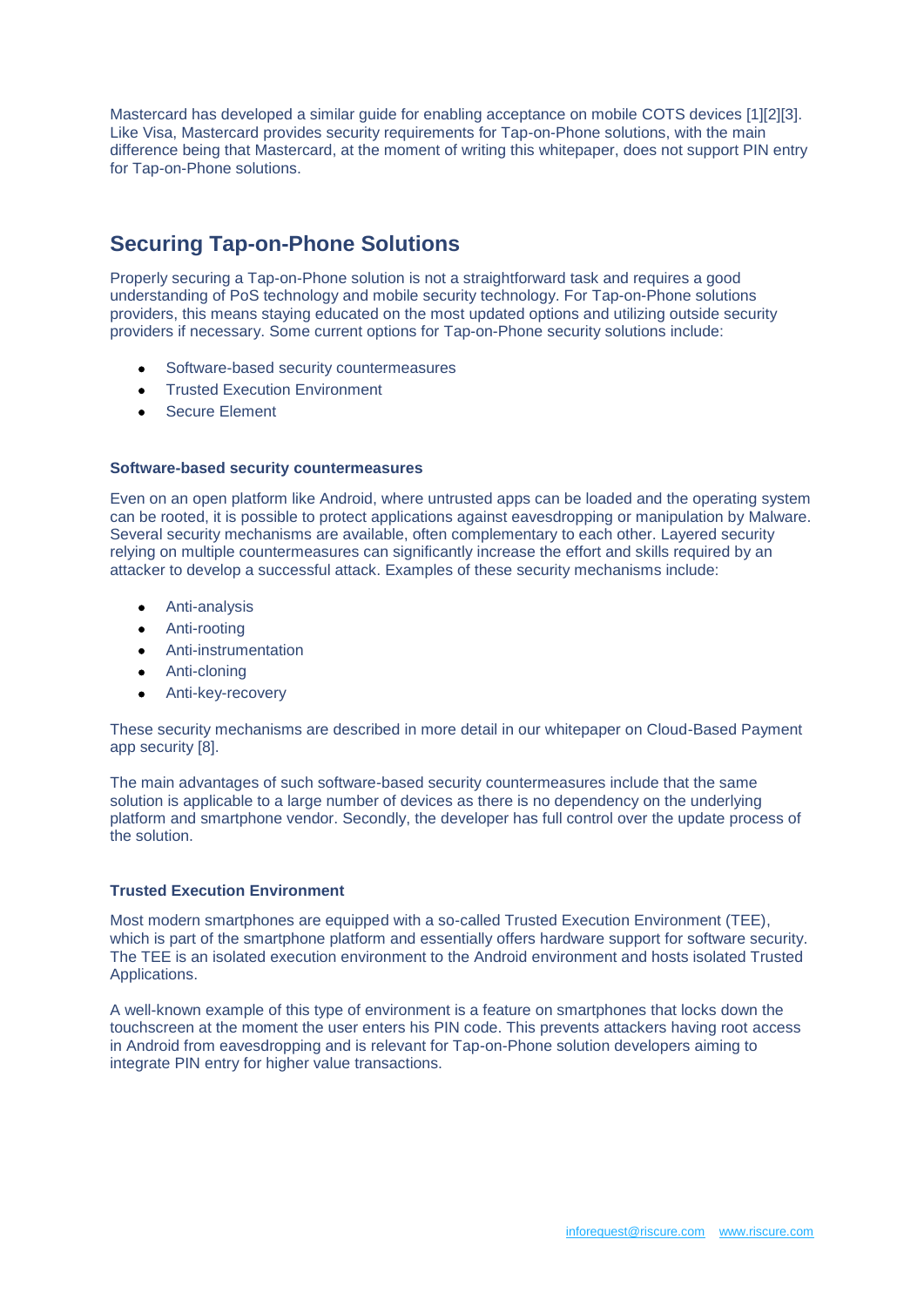The main advantage of the TEE is its logical and physical separation from the Android environment. Since this is a platform feature, there is a dependency on the underlying platform for the solution developer, potentially limiting the smartphone devices or device models on which the solution can be deployed. Secondly, the update cycle of the underlying platform is out of control of the Tap-on-Phone solution developer, as the smartphone manufacturer manages this.



#### **Secure Element**

Secure Elements (SE) often come embedded in smartphones or integrated in the mobile System-On-Chip (SoC) of the smartphone. Such Secure Elements provide a security robust environment for processing transactions; the security level is equivalent to modern Smart Cards. Similar to TEE, the SE is part of the smartphone platform and as such introduces a dependency on the specific handset(s). This dependency can complicate the introduction of a payment service, as collaboration between the solution developer and handset vendor is needed. Therefore this solution is less popular or feasible.

## **Conclusion and next steps**

While the use of smartphones for making payments is commonly accepted, using smartphones as PoS terminals is a disrupting technology in the Point-of-Sale terminal ecosystem that will only continue to gain traction in the coming years.

With any new technology comes the potential for new risks, cyber attackers already finding unique opportunities to compromise systems and steal sensitive information enabling financial fraud. Even though there are security options currently available for Tap-on-Phone solutions, these often include complex software-based countermeasures and require a proper design, integration and configuration in order to result in a secure solution.

For most solution developers, merchants and businesses interested in developing and adopting Tapon-Phone payment solutions, the best way to ensure security of the system and data is to utilize the expertise of independent third-party security experts who specializes in this innovative mobile technology.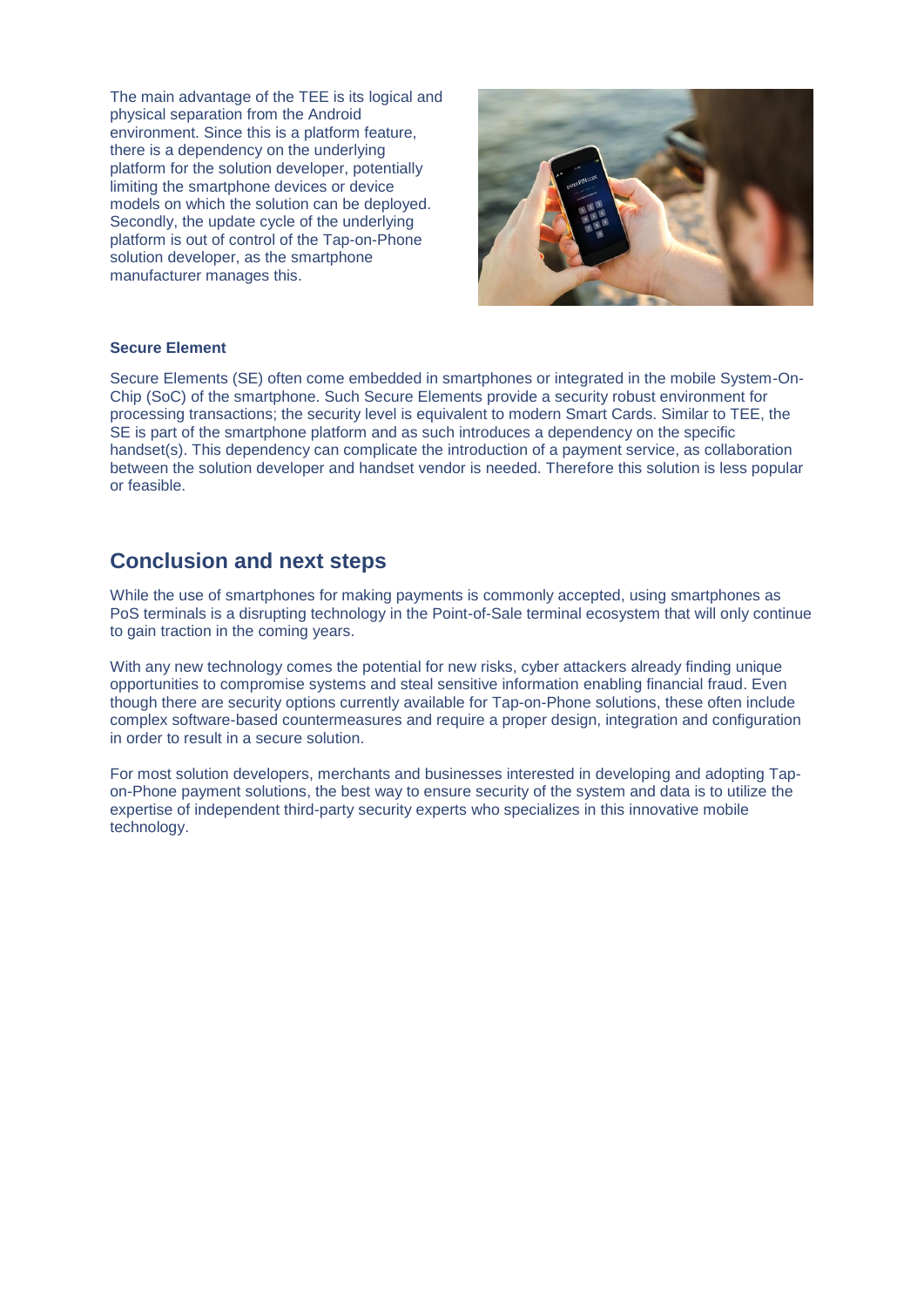## **How Riscure Can Help**

Riscure is an international security laboratory, well recognized and respected for its Mobile Security expertise. Riscure is recognized by many certification schemes and payment networks, including Visa, Mastercard, Discover, American Express, EMVco and others, to perform security assessments of a wide variety of mobile payment and acceptance solutions.

Working with all involved stakeholders, from final solution developers and mobile security solution providers, to smartphone and mobile Operating Systems vendors, Riscure is perfectly positioned to support its clients and partners in their secure development and solution certification process.

Riscure offers a broad, efficient and flexible offering for solution developers aiming to secure and certify their solutions. With our services and expertise, we actively support our customers on each stage of their solution development process in order to reduce risks of reputational damage, delayed time-to-market and security certification costs.

Our security services for the mobile financial industry include:

[Tap-on-Phone Security](https://www.riscure.com/service/mobile-point-of-sale-mpos-security/) [Cloud-Based Mobile Payment Security](https://www.riscure.com/service/cloud-based-mobile-payment/) [Payment solutions for Smartphone OEMs](https://www.riscure.com/service/oem-pay/) [Mobile \(biometric\) Identity and Authentication](https://www.riscure.com/service/cdcvm-and-biometrics/) [Mobile Banking Security](http://bit.ly/2Uf0Vwy) 

Interested to learn more about our offering and how to secure of your own Mobile solution? Visit our website at [www.riscure.com](http://bit.ly/2Z8CNzh) or contact us at: [inforequest@riscure.com.](mailto:inforequest@riscure.com)

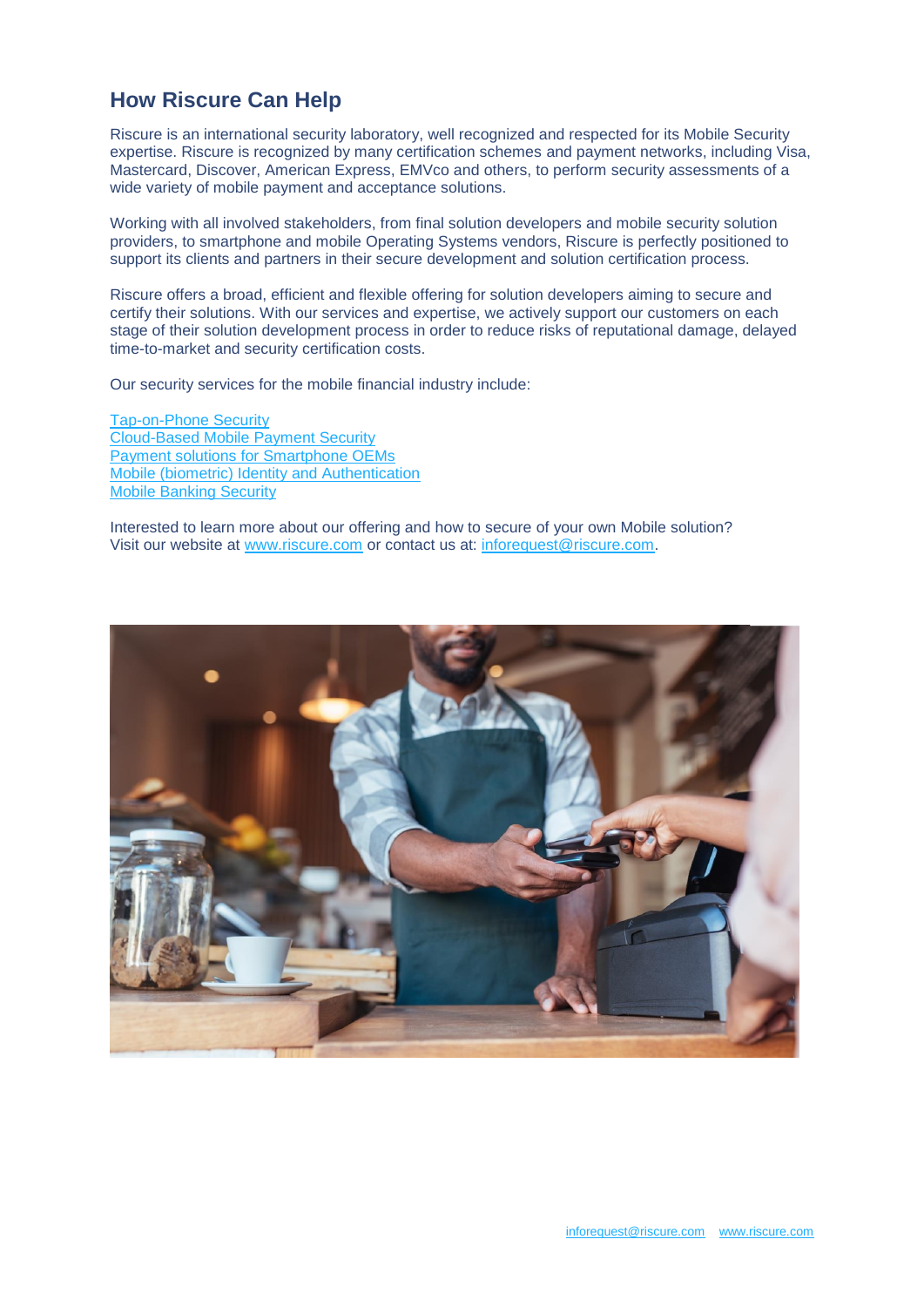## **Works Cited**

- [1] MasterCard. (2016). *Mastercard best practices for mobile point of sale acceptance.*
- [2] MasterCard DigiSec Lab. (2017). *Embedded Contactless Secure Reading for MPOS Pilots Programs Draft Security Principles v1.0.5.* Mastercard.
- [3] Mastercard. (June 2018). *Tap on Phone Pilot Approval v1.1a.* Mastercard.
- [4] Nederland, B. (n.d.). *Annual Report 2017.*
- [5] Payment Card Industry (PCI SSC). (2018). *Software-based PIN entry on COTS - Security requirements V1.0 .*
- [6] Payment Card Industry (PCI SSC). (2018). *Software-based PIN Entry on COTS - Test requirements v1.0.*
- [7] PYMNTS.com. (n.d.). *Visa: Why The US Is Finally Ready For Contactless*. Retrieved from https://www.pymnts.com/visa/2018/contactless-cards-payments-mobile-wallet-pos-emv-applepay/
- [8] Riscure. (2018). *Analyzing the security of Cloud-Based Payment apps on Android.*
- [9] Riscure. (2018). *Mobile Banking application security - Learning from the HCE security experience to improve security of mobile banking applications.*
- [10] Visa. (October 2018). *Visa Ready Program for mPOS: Visa Ready Tap to Phone Solution Requirements - with Optional PIN Capture v1.1.*